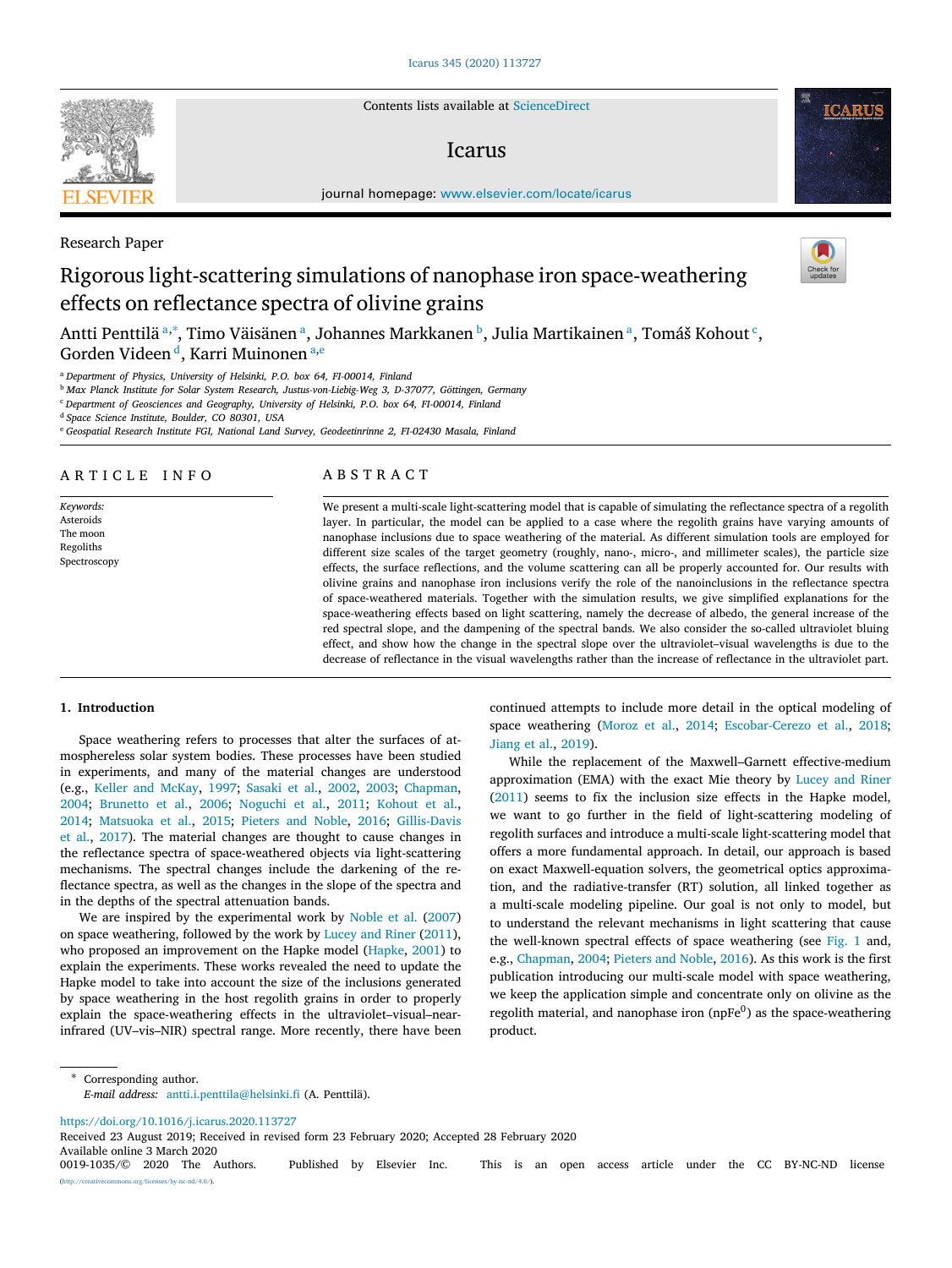

<span id="page-1-0"></span>Fig. 1. The absolute (a) and the normalized (b, at 550 nm) spectra of fresh, non-weathered olivine, and olivine after a space-weathering-simulating thermal treatment (Forsterite content 93%, see ([Kohout et al.](#page-7-6), [2014\)](#page-7-6)). The measurements are made with the University of Helsinki spectrometer ([Penttilä et al.,](#page-7-16) [2018](#page-7-16)). The sample is illuminated at an angle of 10◦ , and the hemispherical reflectance is measured using an integrating sphere. The measured signal is divided with the calibration signal from a white Teflon sample with known properties. After calibration, the values are fractions of reflectance to a perfect Lambertian surface, i.e., 'absolute reflectance'. We can see the main effects of the space-weathering process in the spectra: (i) the general darkening, (ii) the dampening of the spectral absorption bands, and (iii) the slope of the spectra becoming more positive, i.e., slope reddening.

In Section [2,](#page-1-1) we introduce and explain our light-scattering modeling pipeline. In Section [3,](#page-3-0) we show the results of the modeling, and examine some space-weathering spectral effects. Finally, in Section [4](#page-6-0), we discuss the potential applications of our modeling approach to space-weathering studies.

### **2. Methods**

<span id="page-1-1"></span>We present a new methodology for the computational modeling of the space-weathering effects on reflectance spectra. The methodology consists of a multi-scale light-scattering model with three individual codes for the three size scales (i.e., roughly nano-, micro-, and millimeter scales), together with a shape model for the olivine grains, and optical constant models for the materials olivine and nanophase iron. In the following, we give a detailed presentation of these methods.

#### *2.1. Optical constants*

<span id="page-1-5"></span>The optical constants of the materials are crucial input parameters in the light-scattering model, and they will have a dominant effect on the output of the simulation over the other physical properties, such as the shape and the size of the particles. The optical constants are actually functions of the wavelength, and can be expressed with the complex refractive index  $m(\lambda) = n(\lambda) + i k(\lambda)$ , where *n* and *k* are the real and imaginary parts of the refractive index. Both are functions of the wavelength  $\lambda$ .

For nanophase iron, we employ the latest measurements by [Cahill](#page-7-17) [et al.](#page-7-17) ([2019](#page-7-17)). They measured the complex refractive index of iron unexposed to ambient atmosphere for the wavelengths of 160–3590 nm. For olivine, we use the optical constants data for the Stubachtal olivine from the Jena database<sup>[1](#page-1-2)</sup>, which is for the wavelengths 200-2000 nm.

<span id="page-1-2"></span>As the npFe<sup>0</sup> inclusions are in the olivine grain matrix, we require the relative refractive index of nanophase iron in olivine,  $m_{\text{rFe}}$ , to be used in the light-scattering computations regarding the properties of a single nanophase inclusion particle (see Section [2.3\)](#page-1-3). The relative refractive index is given by  $m_{\text{rFe}} = m_{\text{Fe}}/m_{\text{o}l}$ , where  $m_{\text{Fe}}$  is the complex refractive index of nanophase iron, and  $m_{ol}$  that of olivine. In [Fig.](#page-2-0) [2](#page-2-0), we show the optical constant models for nanophase iron, olivine, and nanophase iron in olivine, which are used in the present work.

#### *2.2. Geometrical model for the material*

<span id="page-1-4"></span>In our three-stage light-scattering simulation, we model a planeparallel, optically semi-infinite slab of regolith consisting of individual olivine grains. We model the npFe<sup>0</sup> inclusions as located in a shallow rim on the olivine grain surface ([Keller and McKay,](#page-7-0) [1997\)](#page-7-0). Starting from the smallest size scale, we model the  $n$ PFe $<sup>0</sup>$  inclusions as having</sup> spherical shapes. Their sizes should be some tens of nanometers at maximum, if we refer to laboratory measurements (e.g., [Keller and](#page-7-0) [McKay,](#page-7-0) [1997](#page-7-0); [Sasaki et al.,](#page-7-1) [2002](#page-7-1), [2003;](#page-7-2) [Noble et al.,](#page-7-10) [2007;](#page-7-10) [Noguchi](#page-7-5) [et al.,](#page-7-5) [2011](#page-7-5); [Kohout et al.](#page-7-6), [2014;](#page-7-6) [Pieters and Noble,](#page-7-8) [2016\)](#page-7-8). On the other hand, there are reports of larger iron or iron sulfate inclusions after space weathering, called micro- or Britt–Pieters particles ([Pieters and](#page-7-8) [Noble](#page-7-8), [2016](#page-7-8)). To study the effect of the size, we mainly use 20-nm (in diameter) inclusions, but also test 100-nm and 200-nm inclusions.

The 20-nm inclusions are small compared to the visible and NIR wavelengths. Their size parameter  $x = 2\pi r/\lambda$ , where r is the radius of the particle, is between 0.0314 and 0.314 for  $\lambda = 2000$  nm and  $\lambda = 200$  nm, respectively. These size parameters reside in or near the Rayleigh-scattering regime.

The single olivine grains in the regolith layer are of a larger size scale and we use the Gaussian random sphere model for their shape [\(Muinonen et al.](#page-7-18), [1996,](#page-7-18) [2009\)](#page-7-19). We choose the parameters of the Gaussian sphere so that the relative standard deviation of the radius is 10%, and the power-law index of the angular correlation function is -2 (see Eq. (28) in [Muinonen et al.](#page-7-19) ([2009\)](#page-7-19) for details). When modeling the space-weathered grains, the npFe<sup>0</sup> inclusions are randomly located in a 200-nm thick mantle layer of the grains. An example of the geometry is shown in [Fig.](#page-2-1) [3](#page-2-1). The mantle layer actually consists of amorphous host matrix (see, e.g., [Keller and McKay](#page-7-0), [1997\)](#page-7-0), but the change in optical constants between the amorphous rim and the host olivine is not known to us. Therefore, we will treat the mantle as regular olivine in this study. In any case, the amorphous rim should be spectrally featureless, so large effects from this simplification are not foreseen.

Finally, the single olivine grains are packed within a semi-infinitive planar layer having infinite vertical range and infinite depth. As we compute the vector radiative-transfer solution to this semi-infinite planar layer with the single olivine grains as diffuse scatterers, we are assuming that the particles are well separated and thus in the far-field of each other. In this case, the packing density or the mean-free-path length properties in the layer have no effect on the result.

## *2.3. Nanometer-scale scattering*

<span id="page-1-3"></span>The  $n$ <sub>PFe</sub><sup>0</sup> inclusions are in the size scale of some nanometers to some tens of nanometers, although larger iron or iron sulfate grains, the

<sup>&</sup>lt;sup>1</sup> Database of Optical Constants for Cosmic Dust, Laboratory Astrophysics Group of the AIU Jena, [https://www.astro.uni-jena.de/Laboratory/OCDB/](https://www.astro.uni-jena.de/Laboratory/OCDB/crsilicates.html#F) [crsilicates.html#F,](https://www.astro.uni-jena.de/Laboratory/OCDB/crsilicates.html#F) Non-oriented Stubachtal data.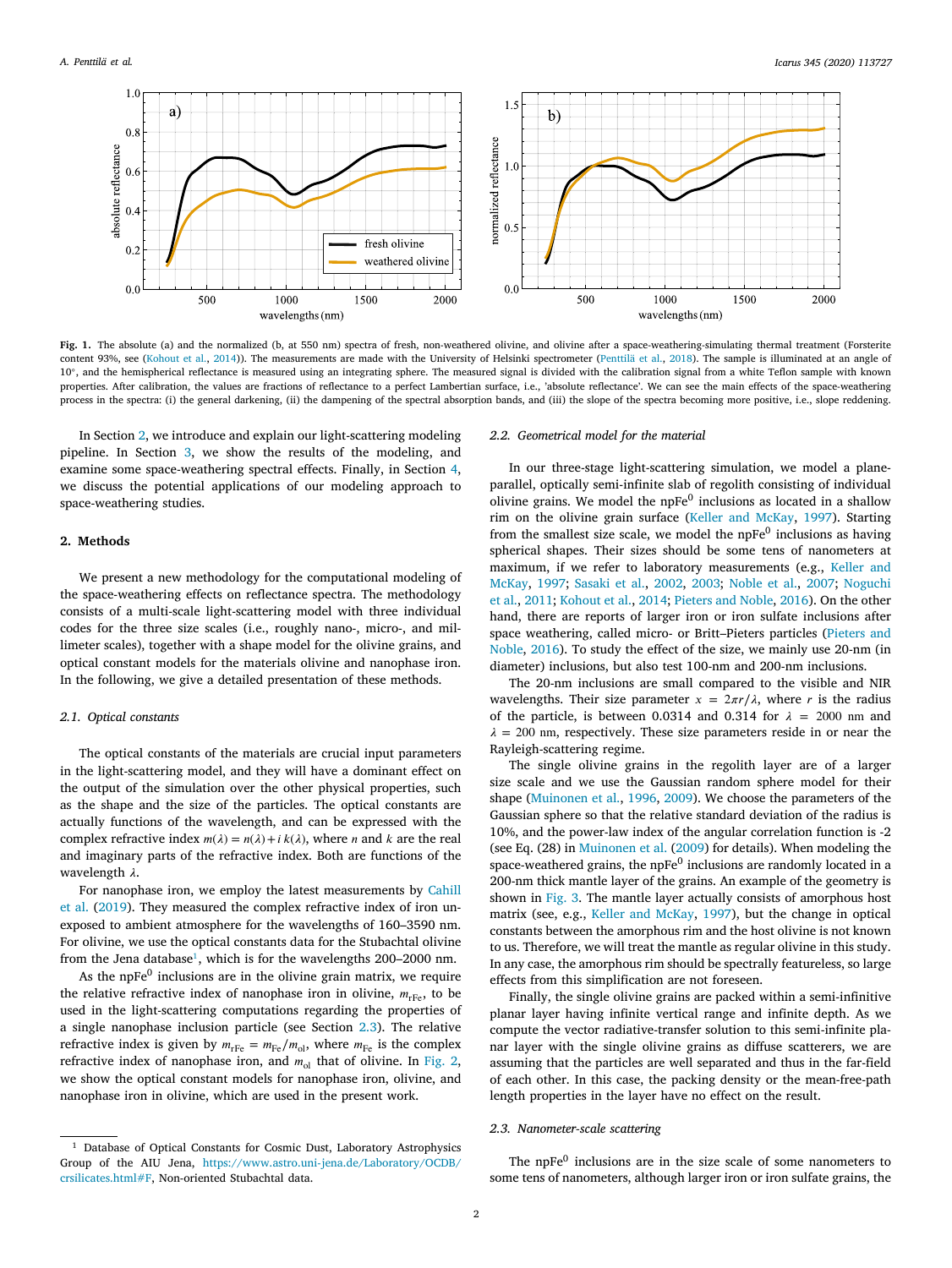

**Fig. 2.** The optical constants  $m_{ol}$ ,  $m_{Fe}$ , and  $m_{rFe}$ , as a function of wavelength in the relevant range.

<span id="page-2-0"></span>

<span id="page-2-1"></span>**Fig. 3.** An example of the Gaussian random sphere shape for the olivine grains. On the left, a 3D image with the grain, where the surface has been removed from the foremost half to show the npFe<sup>0</sup> inclusions below the surface. On the right, a 2D section of the particle showing the 200-nm rim, where the npFe<sup>0</sup> inclusions are located.

Britt–Pieters grains starting from some hundreds of nanometers to micrometers in size, are also reported ([Lucey and Riner,](#page-7-11) [2011](#page-7-11); [Pieters and](#page-7-8) [Noble](#page-7-8), [2016\)](#page-7-8). Regarding the light-scattering models, the size parameter  $x$  (i.e., size compared to the wavelength, see Section [2.2\)](#page-1-4) is dictating the needs for the modeling. When  $x \ll 1$ , the Rayleigh approximation is accurate enough to describe the scattering and absorption. However, when  $x$  starts to approach one, exact methods such as the Mie scattering are needed to accurately describe the scattering properties of particles. Also, with size parameters close to and over one, the shape of the particle starts to influence its scattering properties more strongly. Therefore, for non-spherical particles with  $x > 1$ , a method other than Mie but based on the exact solution for the Maxwell equations is needed. These include, for example, the surface- and volume-integral-methods (see, e.g., [Mishchenko et al.,](#page-7-20) [2000\)](#page-7-20).

In this study, the space-weathering products are generally small  $(x < 1)$ , but we want to test also the effect of larger inclusions. Based on microscope imaging of space-weathered materials (e.g., [Noble and](#page-7-21) [Pieters](#page-7-21), [2003](#page-7-21); [Noble et al.](#page-7-22), [2005](#page-7-22); [Noguchi et al.,](#page-7-5) [2011;](#page-7-5) [Pieters and](#page-7-8) [Noble](#page-7-8), [2016](#page-7-8)) the shape of the inclusions is quite spherical, and the inclusions do not seem very elongated. The Mie scattering approach is accurate enough for 20-nm  $n$ p $Fe<sup>0</sup>$  grains even if not exactly spherical because their size relative to the wavelength is small, and the use of a general volume-integral-equation method or similar would complicate the simulations significantly. We also tested if the inclusions should have a size distribution, but again, due to their small size parameter, it did not make a difference. Thus, we choose to model the shape of the inclusions, also when testing some larger ones, with spherical shape and the Mie scattering model.



<span id="page-2-2"></span>**Fig. 4.** The absorption and scattering efficiencies  $Q_{\text{abs}}$  and  $Q_{\text{sea}}$  for 20-nm npFe<sup>0</sup> inclusions in the olivine matrix using the Mie theory.

For the next size scale in our scattering model, we need the scattering properties of the npFe<sup>0</sup> inclusions (embedded in olivine matrix) as the input. Namely, we need the full Mueller matrix ([Brown,](#page-7-23) [2014a\)](#page-7-23) of the inclusions, as a function of the scattering angle, and the absorption and scattering cross sections of the particle. The Mueller matrix will give us the directional scattering information of the inclusions, needed in the vector RT simulations, while the cross sections are needed to compute the single-scattering albedo and the mean-free path parameters. For small particles, the scattering phase functions (the  $(1, 1)$  element in the  $4 \times 4$  Mueller matrix) are quite similar for all the size parameters. A more interesting behavior is seen in the absorption and scattering efficiencies  $Q_{\text{abs}}$  and  $Q_{\text{sea}}$ , which are the corresponding optical cross sections divided by the geometrical cross section. In [Fig.](#page-2-2) [4](#page-2-2), we show the absorption and scattering efficiency for 20-nm npFe<sup>0</sup> inclusions in the olivine matrix. The relative optical constants for the nanophase iron come from the models described in Section [2.1.](#page-1-5)

One can see from [Fig.](#page-2-2) [4](#page-2-2) that the absorption is the main effect with the npFe<sup>0</sup> inclusions, being still one magnitude larger than the scattering with the shortest wavelengths around 200 nm. We can note that the Rayleigh approximation would actually produce the cross sections practically identical to the Mie results with the 20-nm inclusions (results not shown here), but this would not be true for larger sizes or size parameters. The Rayleigh approximations for the scattering and absorption efficiencies are

<span id="page-2-3"></span>
$$
Q_{\rm sca} = \frac{8}{3} x^4 \left| \frac{(m/m_0)^2 - 1}{(m/m_0)^2 + 2} \right|^2
$$
 and  

$$
Q_{\rm abs} = 4 x \, \text{Im} \left( \frac{(m/m_0)^2 - 1}{(m/m_0)^2 + 2} \right) ,
$$
 (1)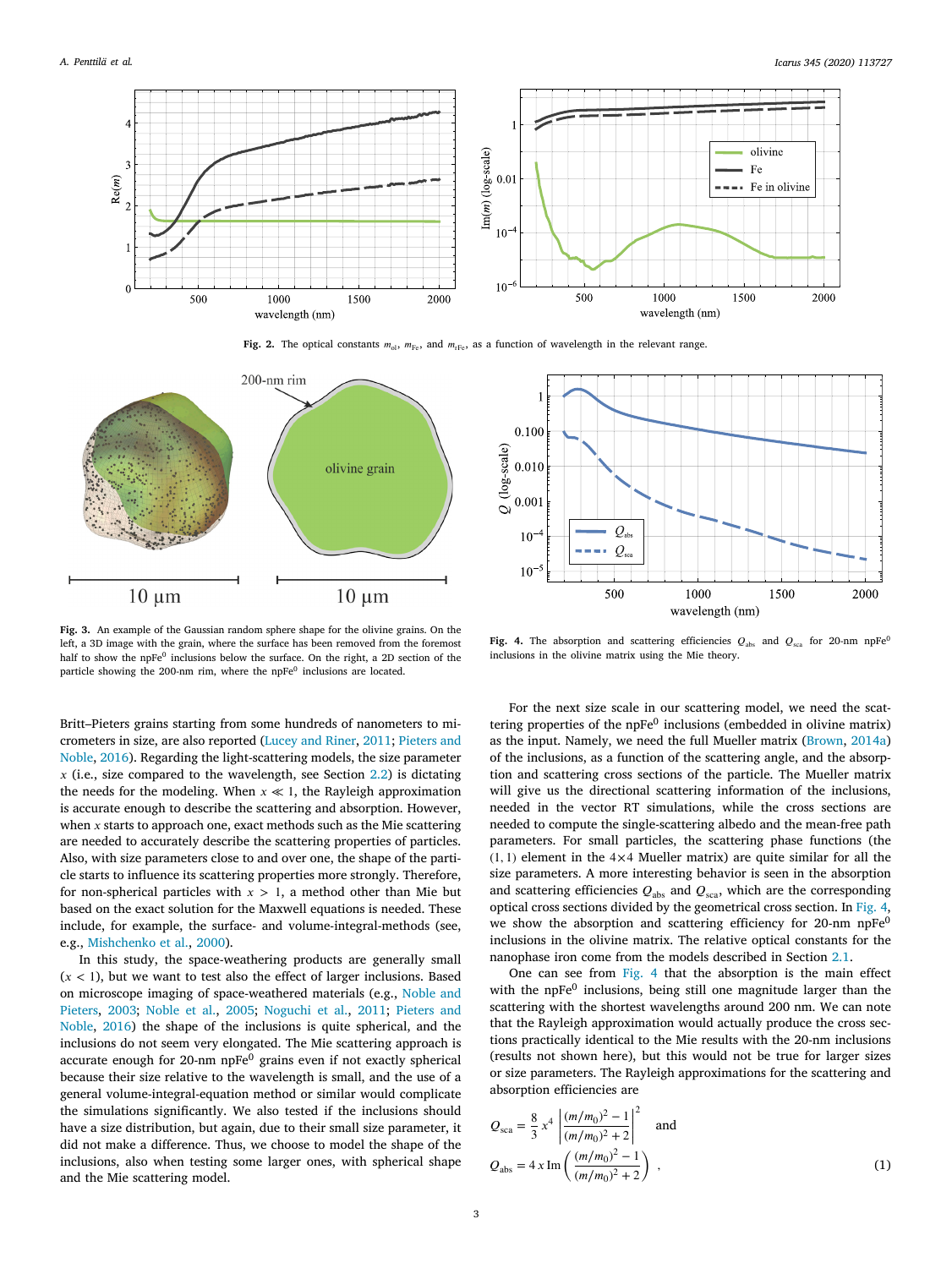with *m* as the refractive index of the material, and  $m_0$  as the refractive index of the host matrix [\(van de Hulst,](#page-7-24) [1957](#page-7-24)).

The dominance of the absorption over scattering together with the small volume densities of the  $n$ p $\rm Fe^0$  considered here (see Section [3](#page-3-0)) are the reasons why we can rely on the classical vector RT approach when including the nanophase inclusions as diffuse scatterers in the next simulation step (see Section [2.4\)](#page-3-1). Some recent studies show that a volume element containing several scatterers with exactly modeled incoherent multiple-scattering properties would be the proper way to model densemedia radiative transfer [\(Muinonen et al.,](#page-7-25) [2018;](#page-7-25) [Markkanen et al.](#page-7-26), [2018;](#page-7-26) [Väisänen et al.,](#page-7-27) [2019\)](#page-7-27).

# *2.4. Micrometer-scale scattering*

<span id="page-3-1"></span>The second size scale in the model is the scale of a single olivine regolith grain. Although the size distribution of the regolith can be quite wide, starting from some nanometer-sized dust and ending at centimeter- or even meter-sized boulders, the effective size (average size weighted with the particle cross-sectional area) should be in the scale of one/ten/hundred micrometers [\(Deb](#page-7-28), [2015\)](#page-7-28). The exact lightscattering methods become currently computationally too demanding for size parameters about and over one hundred, which corresponds to about 6.4 μm to 64 μm in diameter with wavelengths from 200 nm to 2000 nm. The light scattering from particles larger than that can be computed with quite good accuracy by combining geometric optics treatment (i.e., reflections and refractions from surfaces, absorption along the path) with diffuse scattering from small inclusions, as is done in the SIRIS code ([Muinonen et al.,](#page-7-19) [2009\)](#page-7-19). The latest version of the  $code^2$  $code^2$  can deal with core–mantle geometries, and therefore with cases where the  $n$ p $Fe<sup>0</sup>$  inclusions are located in a thin mantle layer of the grain ([Lindqvist et al.,](#page-7-29) [2018](#page-7-29); [Martikainen et al.,](#page-7-30) [2018\)](#page-7-30).

<span id="page-3-2"></span>The code is used to compute both the scattering properties (i.e., the Mueller matrix, the absorption and scattering cross sections) of nonweathered and weathered regolith grains. The size of the grain and the optical constants information about the material of the grain are given as input to the code. With weathered grains, also the scattering properties of the npFe $^0$  inclusions are needed.

#### *2.5. Millimeter-scale scattering*

<span id="page-3-5"></span>In the final size scale, a macroscopic planar layer consisting of fresh or space-weathered olivine grains is considered. The layer is semi-infinite in depth and in horizontal directions, so all the incident radiation is either reflected backwards from the layer, or absorbed into the layer. The output of the vector RT solution is the bidirectional reflectance distribution function (BRDF) of a planar element, and the total hemispherical reflectance. The final size scale can present any 'macroscopic' planar element where there is a multitude of single regolith grains, so from millimeters up to any size where the layer would still be planar. The total hemispherical reflectance is a function of the incident angle, integrated over the upper (backward scattered) hemisphere of the planar layer. In this work, we consider only incident light from the normal direction of the surface.

For the vector RT solution, we employ the so-called Radiative Transfer with Coherent Backscattering (RT-CB)<sup>[3](#page-3-3)</sup> code, which is a Monte Carlo particle RT solver ([Muinonen](#page-7-31), [2004\)](#page-7-31). Including the coherent backscattering (CB) effects in the code would require providing the amplitude scattering matrix for the scatterers (i.e., olivine grains), but the previous step with the SIRIS geometrical optics code can produce only the Mueller matrices, so the CB contribution to RT is omitted. However, the CB would affect only in the small angular lobe around the



<span id="page-3-4"></span>**Fig. 5.** A schematic chart showing the flow of input parameters and intermediate results between the three codes for the different size scales.

light source direction, so we conclude that the difference compared to the RT-only solution in the total hemispherical reflectance is negligible.

This final scale completes our multi-scale simulation method. The computational flow is schematically described in [Fig.](#page-3-4) [5.](#page-3-4) Since the optical properties of olivine and nanophase iron change with the wavelength, the simulation needs to be executed separately for each wavelength.

# **3. Results and discussion**

<span id="page-3-0"></span>We employ our models for the optical constants (Section [2.1\)](#page-1-5) and run our multi-scale light scattering model Sections [\(2.3](#page-1-3)[–2.5\)](#page-3-5) for a range of wavelengths from 200 nm to 2000 nm. In this section, we will review the results and their implications on the light-scattering explanation of the space-weathering effects.

# *3.1. Regolith grain size*

Although the regolith grain size is not a space-weathering effect, our simulations can also help to assess the effective grain size in the regolith. In [Fig.](#page-4-0) [6](#page-4-0), we show how the effect of small absorption in the single regolith grain multiplies when dealing with a layer of those single scatterers. We also show the grain-size effects on the resulting reflectance.

In [Fig.](#page-4-0) [6](#page-4-0), there are 10-, 20-, and 40-μm (in diameter) monodispersed, fresh (i.e., non-space-weathered) grains used in the simulation. The overall reflectance is decreasing with the increasing size of a single grain. This is due to the different ratio between the surface area and the volume of the grains. The absorption is effective in the volume, so the larger grains with smaller relative surface area will have smaller reflectance. The smaller grains have relatively more surface scattering and more multiple scattering, and therefore also larger reflectance.

<span id="page-3-3"></span>If we compare either the absolute or the relative band depths between the local maximum reflectance around 550 nm and the local minimum reflectance around 1050 nm for both the measurements (see [Fig.](#page-1-0) [1](#page-1-0)) and the simulations [\(Fig.](#page-4-0) [6\)](#page-4-0), we can see that the 10-μm grains give the band depth from 550 nm to 1050 nm that is closest to the measurements. The absolute reflectance level of the real, measured olivine is somewhat lower than with the simulated one, probably due to some impurities and surface roughness in the real sample.

<sup>2</sup> SIRIS4.2 with inhomogeneous waves in absorbing media and core–mantle geometry available from <http://wiki.helsinki.fi/display/PSR/>.

<sup>3</sup> RT-CB code available from <http://wiki.helsinki.fi/display/PSR>.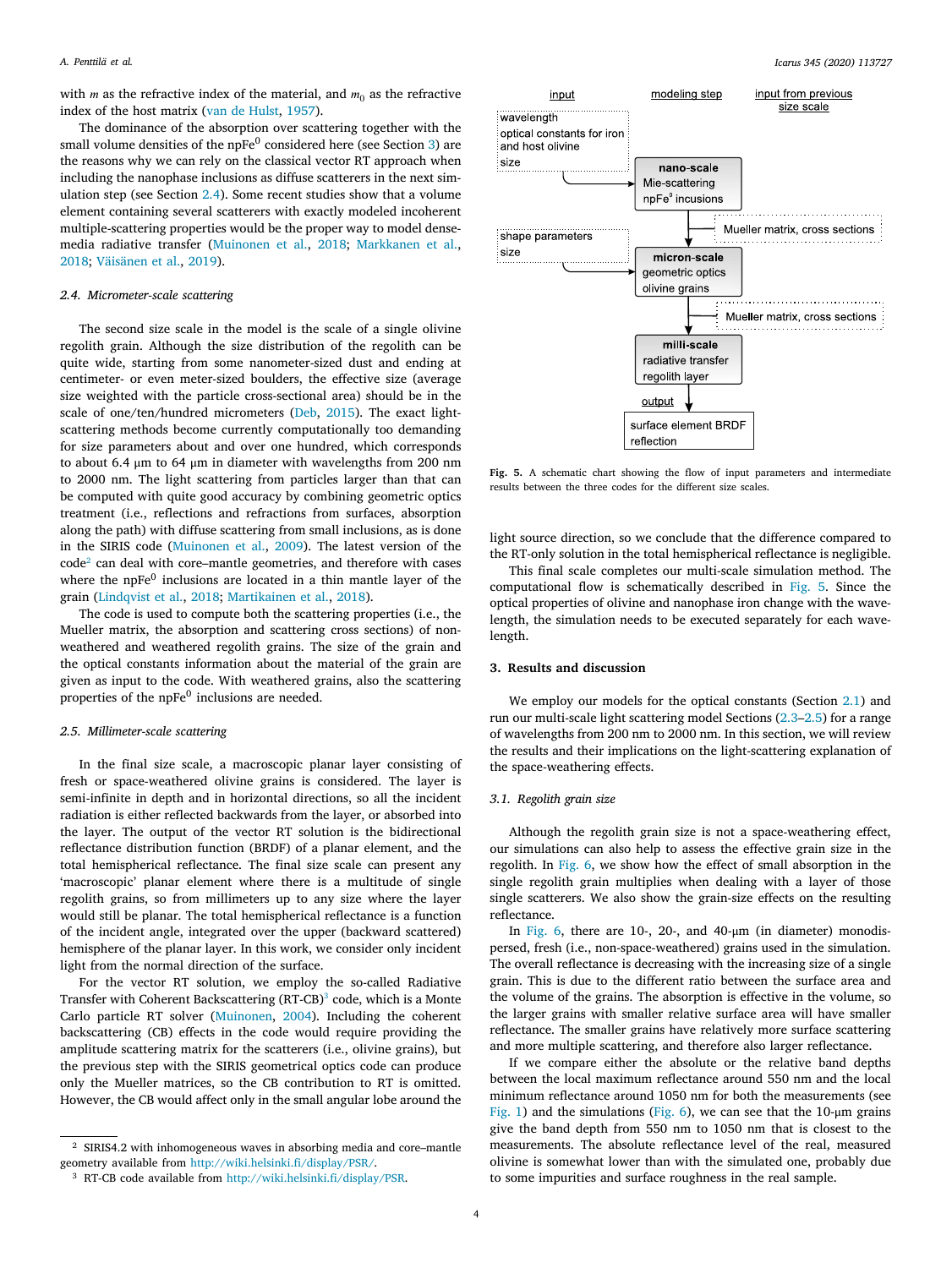

<span id="page-4-0"></span>**Fig. 6.** In the plot (a), the single-scattering albedo of individual fresh olivine grains is plotted as a function of the wavelength. This is the result from the second, micrometerscale step in our simulation chain. In the plot (b), the simulation from (a) is continued with the final, millimeter-scale simulation step, and the reflectance of the planar layer consisting of these grains is shown.

Since the olivine grains with size of 10 μm produce the most realistic results regarding the band depth, we will choose to use that size in the following simulations in this study.

# *3.2. Nanophase iron inclusion sizes*

<span id="page-4-1"></span>From our simulations, we can see the different effects on the spectra that are caused by the small inclusions (a few tens of nanometers at most) and the large inclusions (some hundreds of nanometers and more). In the literature, it is speculated that the small sizes both darken and redden the spectra, as the larger ones only darken ([Pieters and](#page-7-8) [Noble](#page-7-8), [2016](#page-7-8)). We confirm this effect. The reddening effect of the small inclusions is coming from their Rayleigh-like absorption behavior that can be seen in [Fig.](#page-5-0) [7.](#page-5-0) With the smallest wavelengths, the size parameter for the small inclusions is close to one, so close to the so-called resonance area, where both the scattering and absorption efficiencies are large. For the relative optical constants of nanophase iron in olivine, the absorption is the governing effect from these two. As the wavelength is increasing, the size parameter is decreasing together with the absorption efficiency (see Eq.  $(1)$ ).

With the larger inclusions, the size/wavelength effect described above is only starting to have effect with the larger wavelengths. For example, with the 100-nm inclusions, the absorption starts to decrease only after about the 1000-nm wavelength, and with the 200 nm inclusions, the wavelength is around 1500 nm, as seen in [Fig.](#page-5-0) [7](#page-5-0). Furthermore, with the small inclusions, the scattering is at least one

magnitude smaller than the absorption. With larger sizes, the scattering remains at approximately the same level with the absorption up to wavelengths of about 1000 nm (100-nm inclusions) or 1500 nm (200-nm inclusions). In an earlier computer simulation experiment by [Martikainen et al.](#page-7-30) ([2018\)](#page-7-30), it was shown that the larger (micrometerscale) iron particles can be used to generally darken the spectra in olivine–pyroxene mixtures.

In [Fig.](#page-5-1) [8,](#page-5-1) we show how the difference in the inclusion absorption behavior shows up in the final modeling results with the planar layer reflectance. The small  $n pFe<sup>0</sup>$  inclusions are introducing both reddening and darkening in the spectra, while the larger inclusions only introduce a constant darkening before their reddening effect starts to play a role at about 1500-nm wavelength. We also tested other 'small' sizes for the npFe<sup>0</sup> inclusions (results not shown here), and noticed that the exact size in the range of roughly 5–30 nm does not have a large effect on the shape of the reflectance as a function of the wavelength, as shown in [Fig.](#page-5-1) [8](#page-5-1) for the 20-nm inclusions.

In the results presented below, we will focus on the small 20 nm npFe<sup>0</sup> inclusions. It can be mentioned, that we also tested the Maxwell–Garnett effective-medium approximation (EMA) as

$$
m_{\text{eff}}^2 = m_{\text{ol}}^2 \left( 1 - \frac{3(m_{\text{ol}}^2 - m_{\text{Fe}}^2)v}{2m_{\text{ol}}^2 + m_{\text{Fe}}^2 + (m_{\text{ol}}^2 - m_{\text{Fe}}^2)v} \right) ,\tag{2}
$$

where  $v$  is the volume fraction of nanophase iron in the olivine grain [\(Liu et al.,](#page-7-32) [2014](#page-7-32)). We then compared a case where the 20-nm npFe<sup>0</sup> inclusions were located in the 200-nm mantle layer in the 10μm olivine grain to a case (*i*) where the effective optical properties of the 10-µm grain with npFe $^0$  inclusions were estimated with the EMA, and to a case (*ii*) where the effective optical properties of the 200-nm mantle only were estimated with the EMA. In the case (*i*), the inclusions are thought to be distributed uniformly throughout the grain. In the case (*ii*), the grain is thought to have a core and a 200-nm mantle with different optical properties.

Interestingly, for a 0.1% volume fraction of  $n p Fe<sup>0</sup>$  in the mantle, the EMA results (*i*) with the uniformly distributed nanophase iron material in the grain showed almost identical spectral reflectance with our multiscale light-scattering model results (results not shown here). However, the case (*ii*) with the EMA-modeled mantle layer differed slightly from the other two results. We conclude that the EMA approach would be sufficient with very small inclusions (size parameter *≪* 1) and with very small amounts. The 0.1% volume fraction in the 200-nm mantle of a 10-μm grain corresponds to  $\sim$  0.01 % fraction in the whole volume, and with this fraction the EMA seems to work well. However, with the more realistic case with the EMA-modeled material only within the thin mantle with 0.1% volume fraction, the results are not performing that well when compared to our exact Mie simulations. Also, since there is no dependence on the inclusion size in EMA, it cannot be used to study the size effects.

### *3.3. Decreasing albedo*

The explanation to the decreasing overall reflectance (i.e., albedo) is quite straightforward. We showed in [Fig.](#page-2-2) [4](#page-2-2) how the absorption governs the behavior of the  $20$ -nm np $Fe<sup>0</sup>$  inclusions in the olivine matrix, being one-to-three magnitudes larger than the scattering. So, the small npFe<sup>0</sup> inclusions always increase the ability of the regolith to absorb light. Our main result is shown in [Fig.](#page-6-1) [9,](#page-6-1) and one can see how the absolute reflectance is decreased with increasing amount of  $n$ pFe $^0$  with all the wavelengths from 200 nm to 2000 nm.

#### *3.4. Dampening of the absorption bands*

<span id="page-4-2"></span>As space weathering proceeds, the overall albedo is decreasing, but it has been seen that the absorption band depths also decrease. We claim that this behavior can be easily explained with simple scattering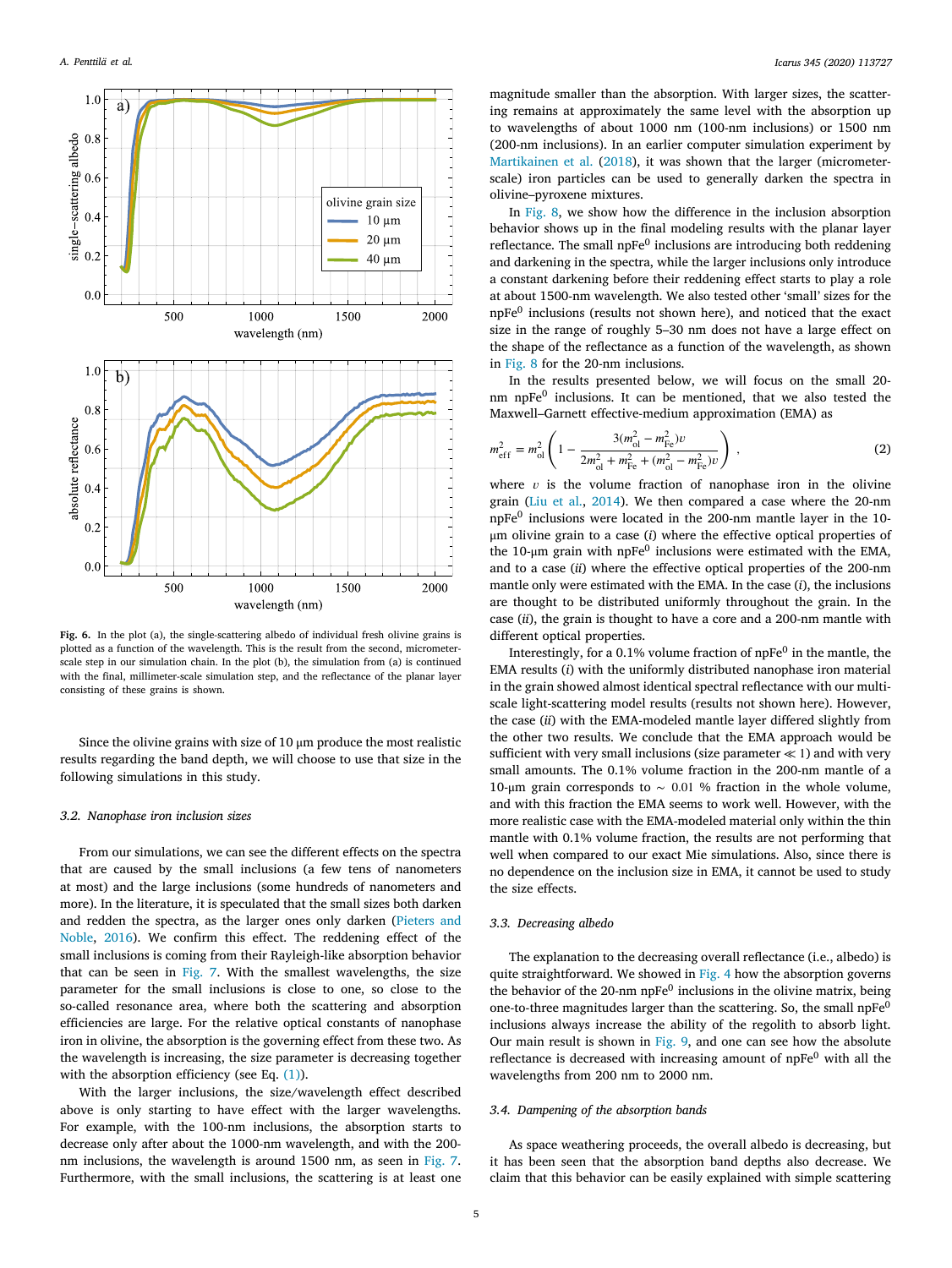

<span id="page-5-0"></span>**Fig. 7.** The efficiencies for absorption ( $Q_{\text{abs}}$ , in the left) and scattering ( $Q_{\text{exa}}$ , in the right) for the 20, 100, and 200-nm nanophase iron inclusions in an olivine matrix, as a function of wavelength. Please note that the efficiency scale in the left goes down to  $10^{-2}$ , but down to  $10^{-5}$  in the right.



<span id="page-5-1"></span>**Fig. 8.** The reflectance of a planar surface element consisting of fresh or weathered olivine grains. The nanophase iron inclusions have been either 20 or 200 nm in size, and their volume fraction in the surface rim was 0.1%.

approximations. First of all, we already showed that the effectivemedium approximation can be valid for small inclusions and small fractions (Section [3.2](#page-4-1)). If we study how the Maxwell–Garnett EMA is behaving when modeling the imaginary part of the effective refractive index  $k_{\text{eff}}$ , we can notice that when a transparent host material (olivine) is combined with very absorbing inclusions (nanophase iron), there is a quite constant increase in the imaginary part of the effective refractive index. For example, if for simplicity we would fix the real parts of the refractive indices of olivine and nanophase iron to  $n_{ol} = 1.63$  and  $n_{\text{Fe}}$  = 3.4, and the imaginary parts at 700 nm and at 1100 nm to  $k_{\text{ol}}$  (700 nm) = 1.0 × 10<sup>-5</sup>,  $k_{\text{ol}}$  (1100 nm) = 2.0 × 10<sup>-4</sup>,  $k_{\text{Fe}}$  (700 nm) = 3.6, and  $k_{\text{Fe}}$  (1100 nm) = 4.5. Then, the imaginary part of the effective refractive index according to the EMA with a 0.1% volume fraction of inclusions would be  $k_{\text{eff}}$  (700 nm) = 7.9 × 10<sup>-4</sup> and  $k_{\text{eff}}$  (1100 nm) = 8*.*3 × 10−4. So, when moving from the fresh material to the weathered material, the 20-times difference in the extinction between the 700-nm and 1100-nm wavelengths for fresh olivine has decreased to 1.05-times increase for the space-weathered olivine.

The explanation for the dampening of the absorption bands can be continued with the Beer–Lambert type (i.e.,  $exp(-\kappa l)$ , where *l* is the path length in the material) reflectance. The Beer–Lambert reflectance as a function of the extinction coefficient  $\kappa$  can be very nonlinear. Especially, constant increases for an initially smaller  $\kappa$  will have a significantly larger change in the reflectance compared to the same increase for an initially larger  $\kappa$ . We verify the absorption band dampening in our simulation results, shown in [Fig.](#page-6-1) [9.](#page-6-1)

#### *3.5. Local slopes*

<span id="page-5-2"></span>All the local slopes in the reflectance spectra are also affected by the general dampening of the absorption bands mentioned above. An initial local slope can be blue/negative when going from high reflectance to the absorption band, or red/positive when going from the band to high reflectance. Either way, the nonlinear effect of space weathering on the absolute reflectance guarantee that the blue slopes will get less blue, and the red slopes will get less red, so there is a tendency towards a locally flat spectrum.

# *3.6. Spectral reddening*

While the local slopes are decreasing, there is a general reddening seen in the reflectance spectra of space-weathered materials. We already saw in Section [3.2](#page-4-1) that this can be related with the presence of small, less than some tens of nanometers, nanophase iron inclusions in the host grain. We can model the realistic case with the inclusions located in a shallow mantle layer in the grain. [Fig.](#page-5-0) [7](#page-5-0) shows why spectral reddening is not happening for inclusions larger than about 100 nanometers, at least not in the vis–NIR wavelength range — the Rayleigh-like 1/ $\lambda$  decrease in absorption starts to be effective only after  $\lambda = 1000$  nm for the larger particles, and the absorption is still one magnitude larger than with the 20-nm grains at  $\lambda = 2000$  nm. In [Fig.](#page-5-1) [8](#page-5-1) we show how the results change when the Mie results for the inclusions are further processed with the micro- and millimeter scale models to produce the surface element reflectance.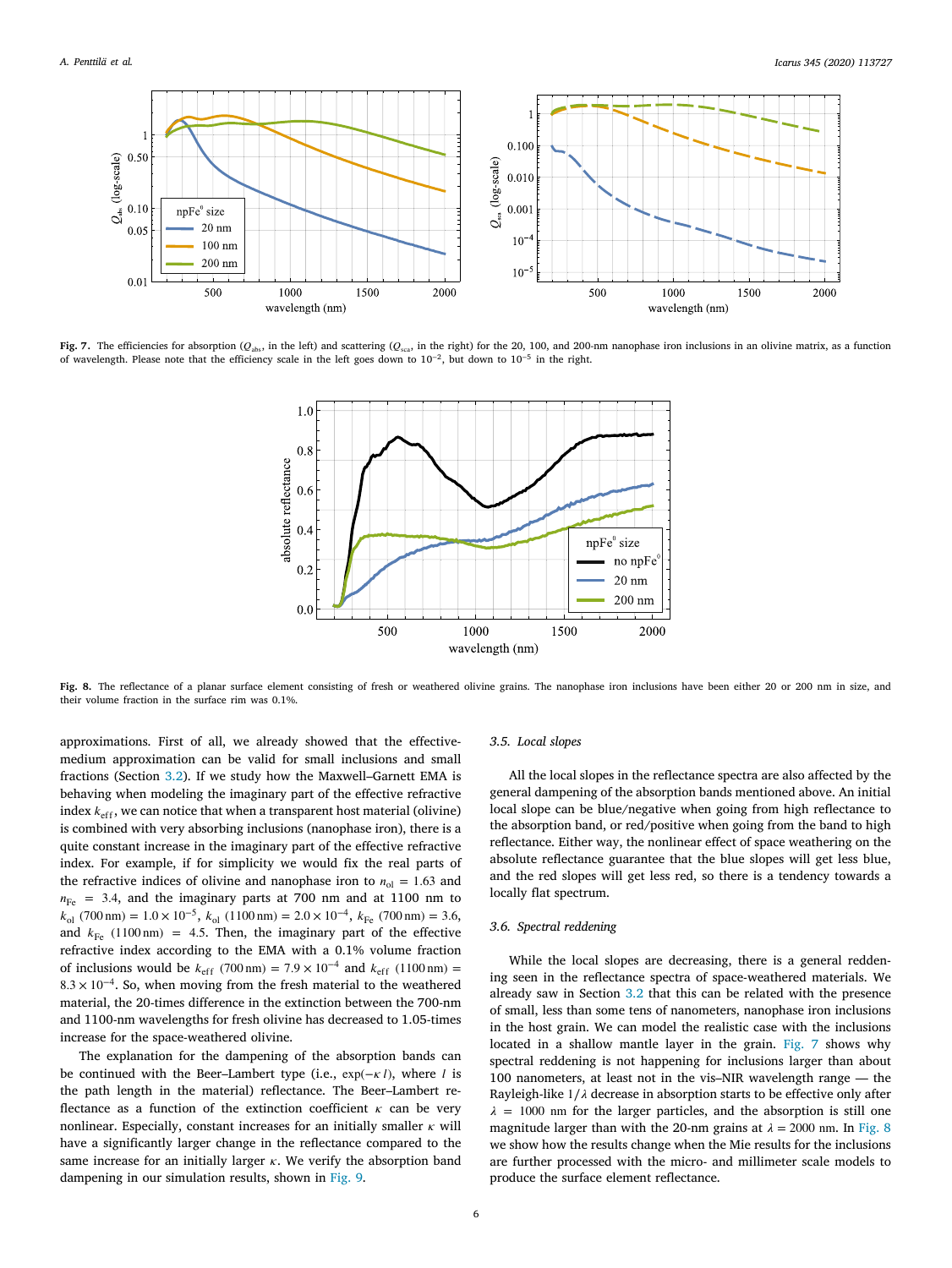

<span id="page-6-1"></span>**Fig. 9.** Simulated effects of space weathering on spectra. (a) The absolute reflectance of an olivine regolith surface element as a function of the wavelength for both the 10 μm fresh olivine grains and the grains with varying amount of 20-nm npFe<sup>0</sup> inclusions. (b) The same but the reflectance is normalized at 550 nm. The volume fractions 0.05%, 0.1%, and 0.5% refer to volume fractions in the 200-nm thin mantle layer in the grains.

We can also test how the amount of the npFe $^0$  inclusions is affecting the reflectance spectra. In [Fig.](#page-6-1) [9](#page-6-1), we take the 10-μm grains and start to increase the fraction of the  $n$ p $Fe<sup>0</sup>$  in the surface mantle. We go from fresh (i.e.,  $0\%$  of npFe $^0$ ) material to volume fractions of 0.05%, 0.1%, and 0.5% in the mantle.

For the simulations, it is possible to define the volume fractions in the mantle. However, in experimental measurements one would probably see mass fractions of nanophase iron in the whole olivine grain. By assuming a density of 3.32 g/cm $^3$  for olivine and 7.874 g/cm $^3$ for nanophase iron, the mantle volume fractions would correspond to 0.013%, 0.026%, and 0.13% in mass for the whole grain.

#### *3.7. UV bluing*

For UV and visual wavelengths, there has been studies of the socalled UV bluing effect (see, e.g., [Hendrix and Vilas](#page-7-33), [2006;](#page-7-33) [Vilas and](#page-7-34) [Hendrix](#page-7-34), [2015\)](#page-7-34). To our understanding, the term *UV bluing* should refer to the change in the red spectral *slope* to less red (i.e., bluing) when measured over the UV–visual wavelength range. Our results are confirming this trend and are showing this change in the slope in the UV–visual range, see [Fig.](#page-6-1) [9](#page-6-1). In fact, we see the same decrease of all local slopes with space weathering, as was described in Section [3.5](#page-5-2). However, we feel that the UV bluing is sometimes interpreted as there would be an increase of the regolith reflectance in the UV (see, e.g., [Vilas et al.,](#page-7-35) [2015](#page-7-35)). We would like to point out that, according to our results, with the refractive indices used in this work (Section [2.1\)](#page-1-5) starting from the wavelength of 200 nm, we see no evidence of absolute increase of brightness with space weathering, not at UV wavelengths nor at any other wavelengths in our study.

The absorption coefficient of olivine increases rapidly when moving from visual to UV, resulting in a rapid decrease in reflectance. However, the Fe absorption coefficient is still larger, so the fresh olivine reflectance continues to be larger than that of the space-weathered olivine in the absolute scale. Even with wavelengths approaching 200 nm, where the scattering efficiency of the npFe<sup>0</sup> is increasing, the absorption efficiency of the inclusions is still one magnitude larger (see [Fig.](#page-2-2) [4\)](#page-2-2).

The difference between the fresh and the space-weathered olivine is largest close to the wavelength of 550 nm, where the fresh olivine is bright, due to the nonlinear effect of darkening by space weathering (see Section [3.4\)](#page-4-2). On the other hand, spectra are often presented not in an absolute scale but in a normalized scale, and often normalized at 550 nm. The normalization shifts the absolute differences at 550 nm towards the UV and NIR in the normalized spectra. We claim that this procedure can perhaps give the impression that with UV bluing, the effect is caused by an increase of reflectance that is taking place at UV wavelengths. However, the UV bluing (when strictly meaning the

decrease of the red *slope*) with space weathering is a consequence of the rapid reflectance decrease at the visual wavelengths around 550 nm, according to our results ([Fig.](#page-6-1) [9\)](#page-6-1).

One recent study on the 'spectral bluing' is the paper by [Brown](#page-7-36) ([2014b\)](#page-7-36) presenting simulations regarding the single-scattering albedo increase of individual particles. He studied a wide range of size parameters, and concluded that close to the size parameter scale  $x \in [0.5, 1.2]$ the spectral bluing is the strongest ([Brown,](#page-7-36) [2014b\)](#page-7-36). While we agree with his method and conclusions, we would like to point out that the nanophase inclusions probably have size smaller than  $x = 0.5$ . For example, the 20-nm inclusions have  $x = 0.31$  with  $\lambda = 200$  nm, and the size parameter will be decreasing from that value as  $1/\lambda$  with increasing wavelength. The scattering explanation in [Brown](#page-7-36) [\(2014b\)](#page-7-36) could be relevant for npFe<sup>0</sup> when the wavelength is smaller than 200 nm as the size parameter of the inclusions would approach the suitable range, but not for wavelengths above 200 nm.

# **4. Conclusions**

<span id="page-6-0"></span>We have presented a multi-scale light-scattering simulation method that can be used to study the effect of small inclusions in the grains of granular, packed material. In particular, this method is suitable of simulating space weathering effects on the spectral reflectance due to nanophase inclusions in the thin rim layer on the regolith grains. We have shown that with realistic grain and inclusion sizes (10 μm and 20 nm, respectively) and with the best available refractive index models, we can reproduce very realistic space-weathering effects on olivine. The *in silico* simulated behavior nicely follows the laboratory experiments in, e.g., [Sasaki et al.](#page-7-1) [\(2002](#page-7-1)), [Brunetto et al.](#page-7-4) ([2006\)](#page-7-4), [Kohout](#page-7-6) [et al.](#page-7-6) [\(2014](#page-7-6)).

Our simulation method relies on the accurate treatment of the smallscale inclusions and on the geometric-optics treatment of the regolith grains. Only the principal physical properties of the materials, i.e., size, volume density, refractive index, are needed as input. Our method offers a versatile tool to study space-weathering effects. We foresee that our model can be used in predicting the effect of different sizes and fractions of nanoinclusions, as well as predicting space-weathering effects due to other materials than nanophase iron, such as iron sulfide or carbon. In addition, we propose that this model can be used in inverse problems, for example in inverting the fraction of the spaceweathering products in the material, which could be linked to the time of exposure to the solar radiation, and therefore to the age of the surface, or in deconvoluting the non-weathered material spectra from the observed spectra.

Finally, we report no evidence of the UV reflectance increase with the npFe<sup>0</sup> and olivine materials. We show that the spectral slope changes with the so-called UV bluing effect are produced by the rapid